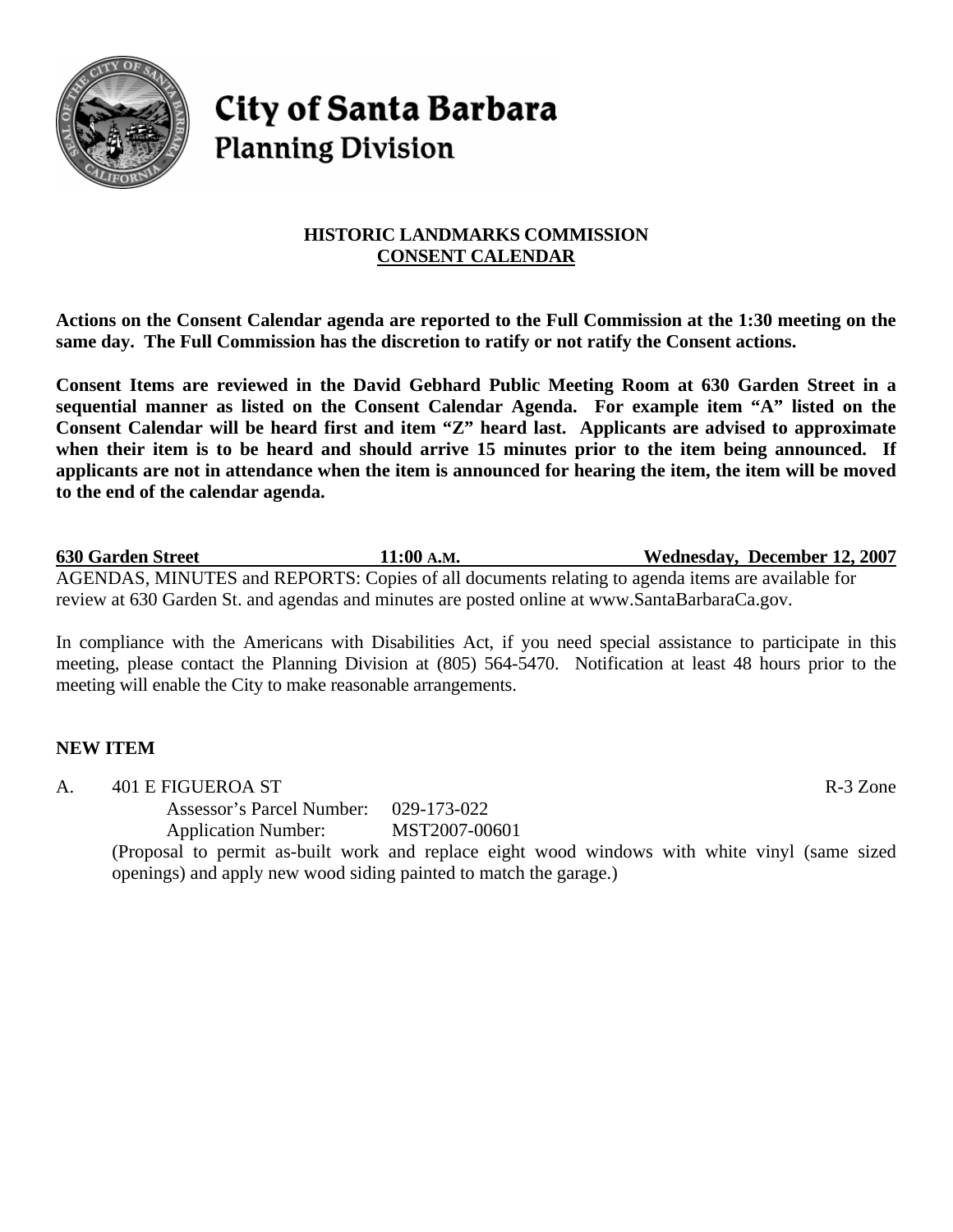## **FINAL REVIEW**

| 631 GARDEN ST | C-M Zone |
|---------------|----------|
|---------------|----------|

| <b>Assessor's Parcel Number:</b> | 031-152-028   |
|----------------------------------|---------------|
| <b>Application Number:</b>       | MST2007-00089 |
| Applicant:                       | Renee Brooke  |
| Architect:                       | Paul Poirier  |

(Proposal for the interior and exterior remodel of an existing 3,746 square foot building and an existing 1,443 square foot building including the following improvements: Provide ADA compliant restrooms for new community arts workshop use. Provide new overhead door with man door and transom window in three existing open bays. Install new doors and windows in other existing openings. Site improvements to include replacing existing gates and fencing with new brick walls and wrought iron gates, changes to the parking layout to accommodate future City Water Department facility improvements, partial replacement of existing landscaping and new additional landscaping, and minor grading to allow for ADA accessibility. No additional floor area will be added.)

#### **(Final approval of exterior lighting photometric study is requested.)**

## **FINAL REVIEW**

#### C. 1129 STATE ST C-2 Zone

Assessor's Parcel Number: 039-231-037 Application Number: MST2007-00568 Architect: Subic & Associates

(This is on the the City's List of Potential Historic Resources and the California Inventory of Historic Resources: "San Marcos Court Building." Proposal to demolish 985 s.f. of commerical floor area in an existing 99,483 s.f. commercial building. Proposed alterations include new paint finishes, a new trash enclosure, new exterior floor materials, courtyard landscaping and lighting, a new arched breezeway on W. Anapamu Street, and relocating historic transom windows. Original project was reviewed and approved under MST2006-00197.)

# **(Final approval of exterior details is requested.)**

# **FINAL REVIEW**

D. 1535 SANTA BARBARA ST R-3 Zone

| Assessor's Parcel Number:  | 027-241-005              |
|----------------------------|--------------------------|
| <b>Application Number:</b> | MST2007-00266            |
| Architect:                 | Peikert Group Architects |
| Landscape Architect:       | <b>Robert Fowler</b>     |

(This is on the City's List of Potential Historic Resources: "Unitarian Church." Proposal for a partial interior remodel of three existing buildings; accessibility and upgrading of architectural finishes; replacement of 11 windows in the Parish Hall; enclosing the 310 square foot loggia on the east side of the Parish Hall; adding a new terrace with new 678 square foot storage room below; and landscape and hardscape improvements in the Jefferson Hall Courtyard. Also proposed is to install new windows at classroom B, the Blake Building, and a new 15-space parking lot.)

#### **(Final approval of exterior details is requested.)**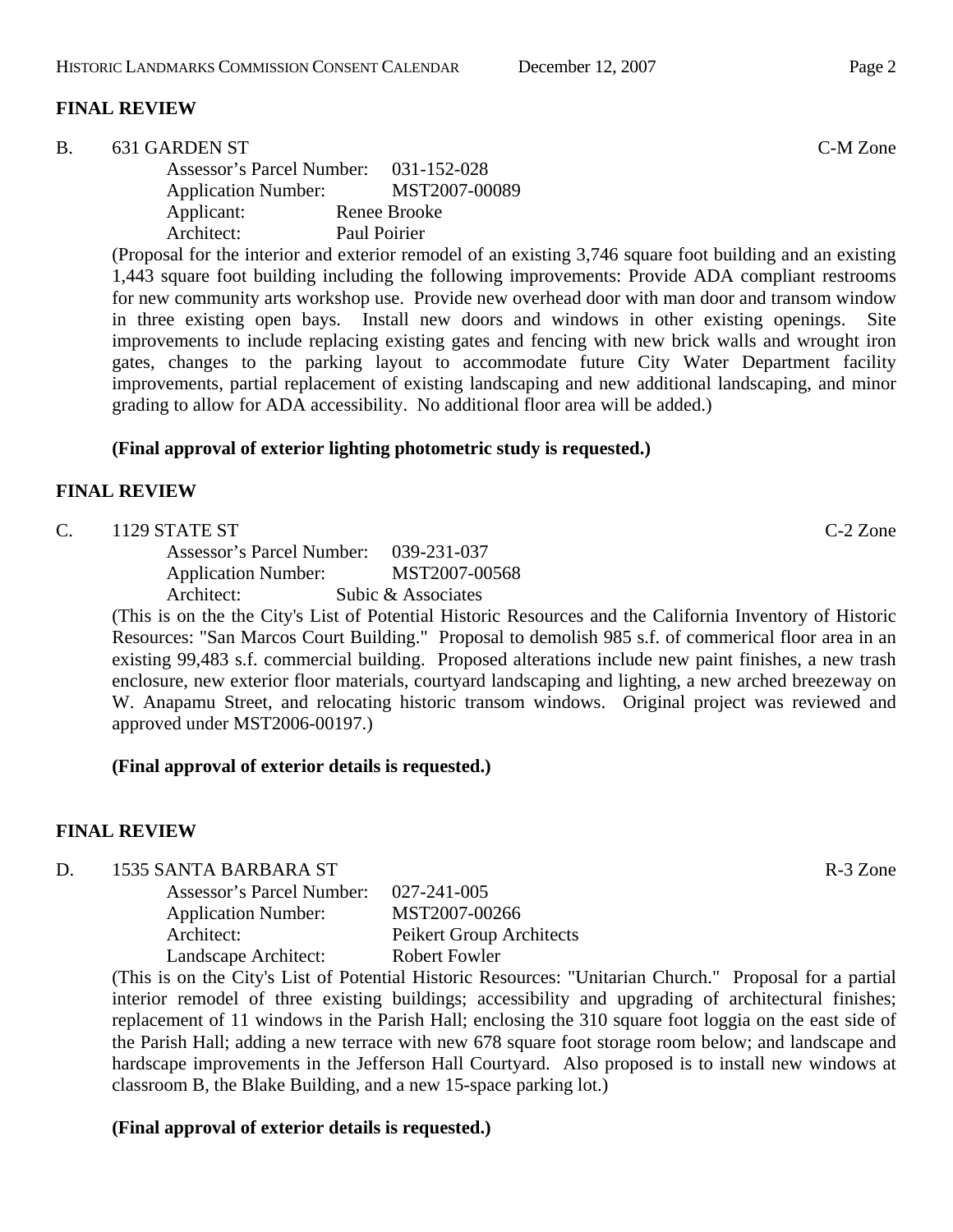## **REVIEW AFTER FINAL**

E. 633 E CABRILLO BLVD HRC-1/SP-1/SD-3 Zone

Assessor's Parcel Number: 017-680-013 Application Number: MST2004-00653 Architect: Henry Lenny

(Proposal to make revisions to the existing patio, awnings, new flooring, garden walls, exterior fireplace, fountain, new door to be replaced with window; new awning at pre-function entrance.)

**(Proposal for the temporary placement of two 24' x 60' prefabricated office trailers to remain in place in the Doubletree Hotel parking lot for a period of 24 months. The trailers will house construction support staff during construction of the new Waterfront Hotel at 433 E. Cabrillo Blvd. across the street.)** 

#### **REVIEW AFTER FINAL**

#### F. 633 E CABRILLO BLVD HRC-1/SP-1/SD-3 Zone

Assessor's Parcel Number: 017-680-013 Application Number: MST2004-00653 Architect: Henry Lenny

(Proposal to make revisions to the existing patio, awnings, new flooring, garden walls, exterior fireplace, fountain, new door to be replaced with window; new awning at pre-function entrance.)

#### **(Review of change to brick pathway leading to new spa entry.)**

# **REVIEW AFTER FINAL**

G. 628 STATE ST C-M Zone

Assessor's Parcel Number: 037-132-026 Application Number: MST2005-00584 Architect: On Design Business Name: The Habit

(This is a revised project description. Proposal to construct a new trellis with retractable canopy to shade the rear patio and add 22 tables, 40 chairs, two umbrellas, two umbrella heaters, three gas heaters, and a new cover on an as-built awning.)

#### **(Review of change to covering over trellis.)**